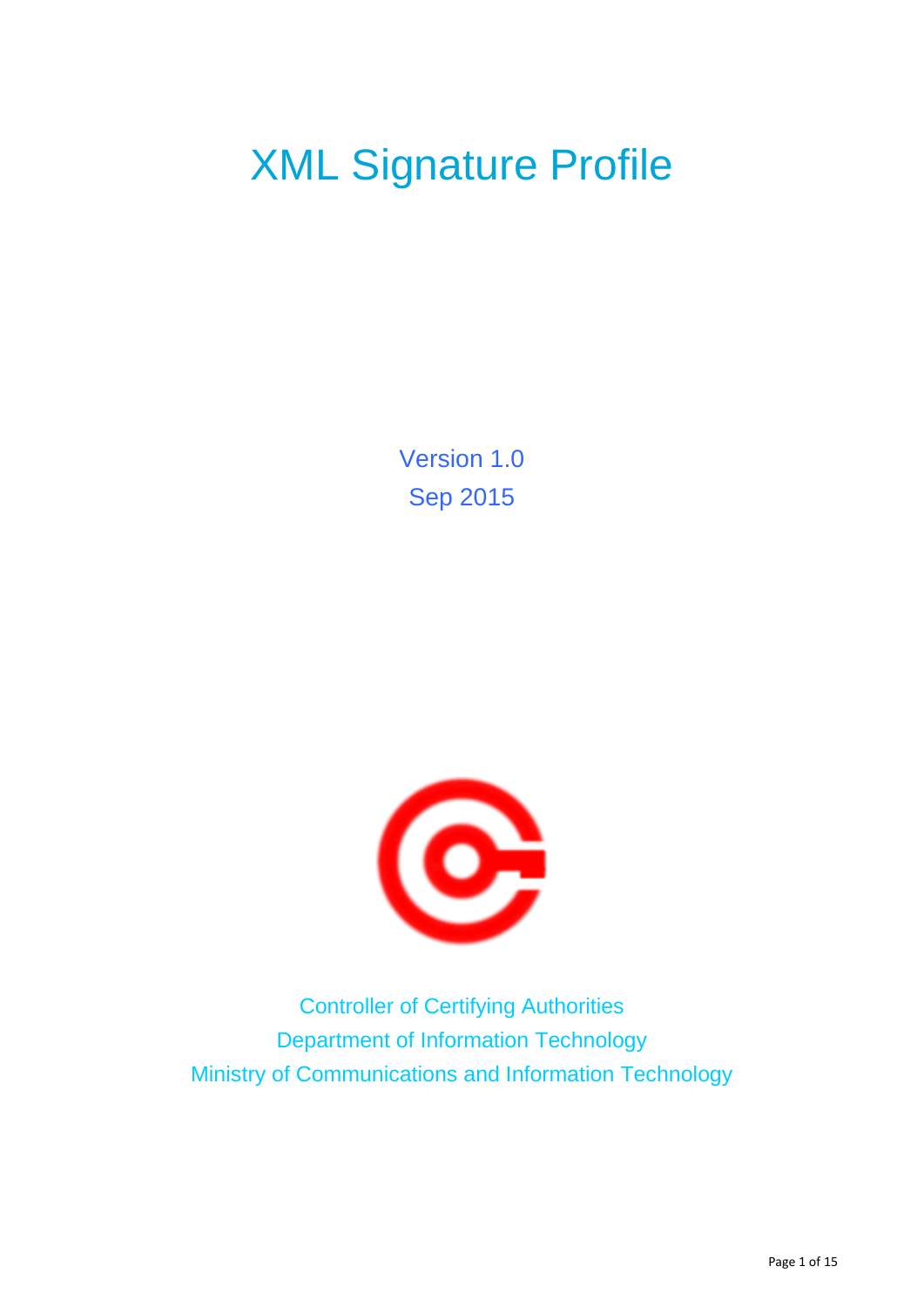# <span id="page-1-0"></span>**Document Control**

| Document Name         | <b>XML Signature Profile</b>                |
|-----------------------|---------------------------------------------|
| <b>Status</b>         | Release                                     |
| Version               | 1.0                                         |
| Last update           | 10 Sep 2015                                 |
| <b>Document Owner</b> | Controller of Certifying Authorities, India |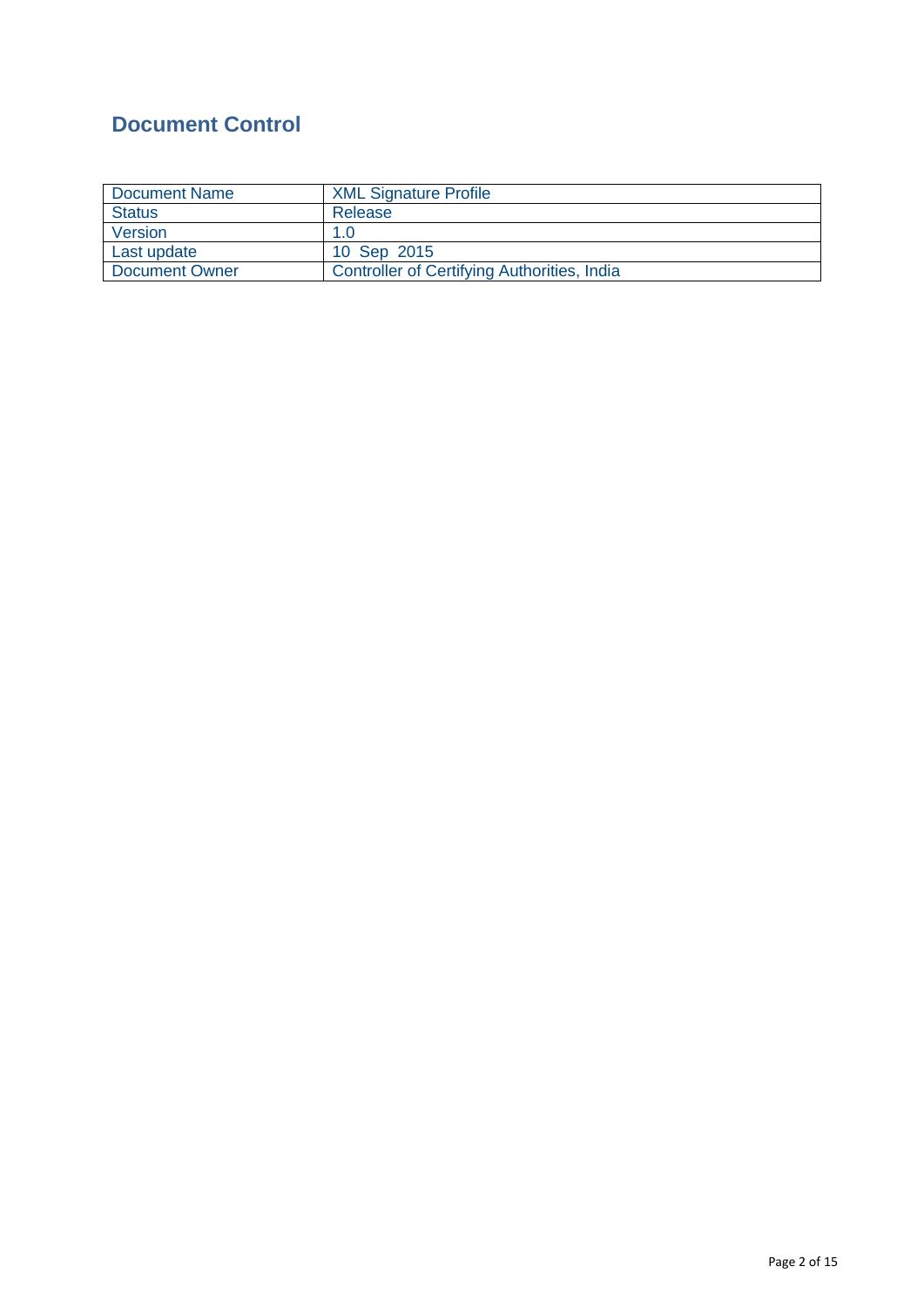## **Table of Contents**

| 2. |                                                                    |  |  |  |
|----|--------------------------------------------------------------------|--|--|--|
|    |                                                                    |  |  |  |
|    |                                                                    |  |  |  |
|    |                                                                    |  |  |  |
|    |                                                                    |  |  |  |
| 3. | Other stipulation like encoding and format for interoperability 14 |  |  |  |
|    |                                                                    |  |  |  |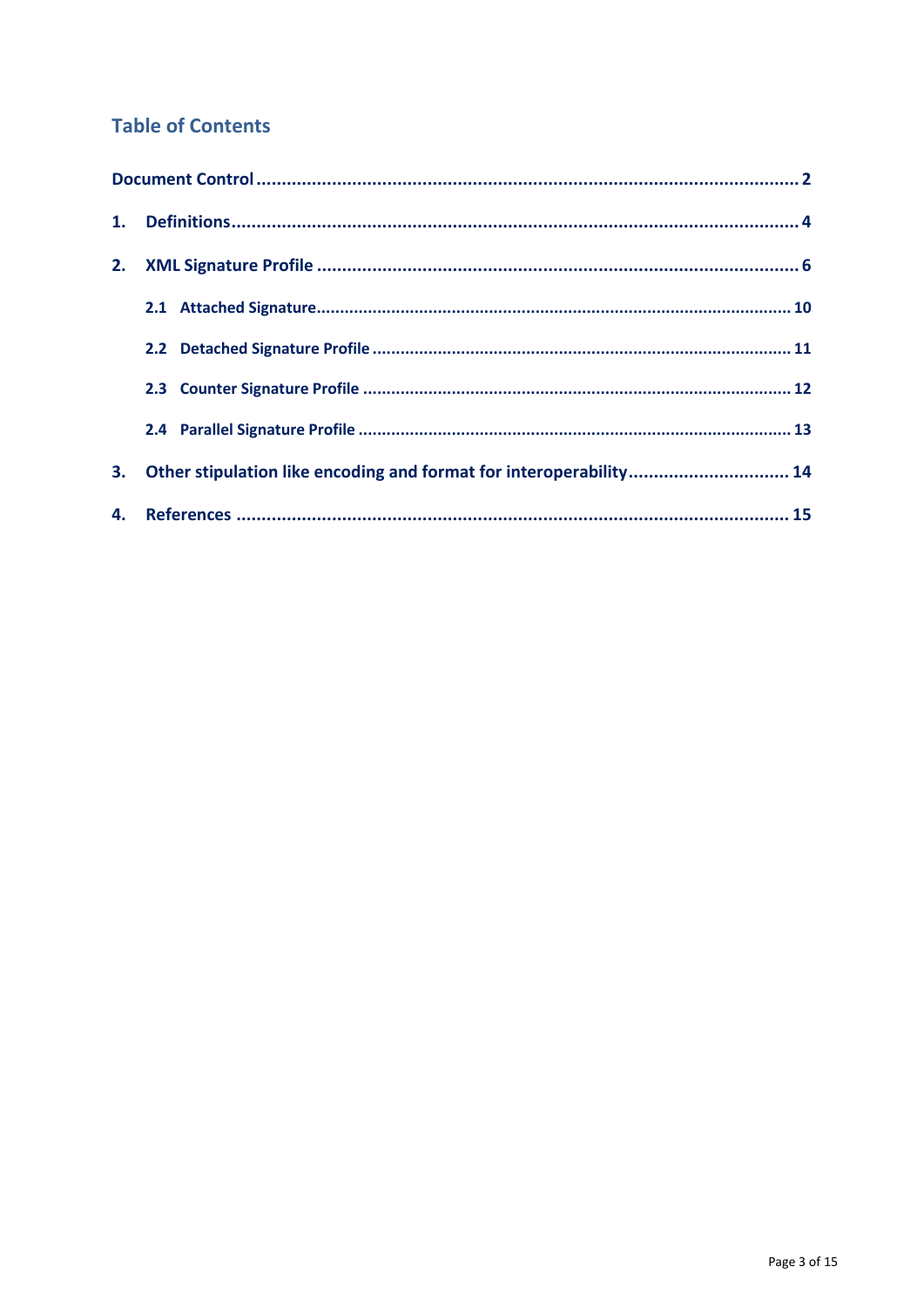## <span id="page-3-0"></span>**1. Definitions**

"**Canonicalisation**", in relation to a xml digital signature, means the process of converting electronic record that has more than one possible representation into a 'standard', 'normal', or 'canonical form' in which the variations in representation of electronic record shall be standardised by applying consistent rules, primarily as part of the xml digital signature creation and verification processes. It is necessary that canonicalization is performed as part of the XML Digital Signature creation and verification processes in order to ensure that the signer and verifier are computing the hashes on the same string of bits.

"**counter signature**" means a signature on a previous signature in a series of signatures, affixed after the verification the signature on electronic record and subsequent signatures on previous signatures serially.

"**detached signature**" means the signature that is stored independent of electronic record being signed. Detached Signature over content is separate from the Signature element. The content may or may not reside within the same XML document containing the XML signature.

"**digestmethod element**", in relation to a xml digital signature, means the digest algorithm to be used for the original data object or transformed, if any 'xml transforms' exists;

"**digestvalue element**" means the value of the digest;

"end entity**"** means the subscriber or system on behalf of the subscriber in whose name the Electronic Signature Certificate is issued;

"**end entity signature**" means authentication of any electronic record by an end entity by means of a digital signature, electronic method or procedure in accordance with the provisions of sections 3 or 3A of the Act;

"**enveloped signature**" means enveloping of the signature and the initial electronic record into another electronic record;

"**enveloping signature**" means a signature over a electronic record that is referenced and contained within the signature element;

"**initial electronic record**", in the context of xml digital signature process, means canonicalised and transformed form of signedInfo;

"**keyinfo element**" means an element that enables key information to be packaged along with the signature element. It can contain keys, keys names, or certificates. This report recommends that KeyInfo must be present in the XML Digital Signature and that it MUST have X509 Certificate element.

"**manifest element**" ,in relation to a xml digital signature, means a structure to carry a list of reference elements processing model defined by the application. Manifest appears as a reference in Signed Info. Manifest contains one or more references. The main different between manifest and normal references is that reference validation of manifest is under application control and not part of mandatory signature verification.

"**object element**" means an optional element of xml digital signature, which is used for enveloping signature where the data object being signed is included in the xml;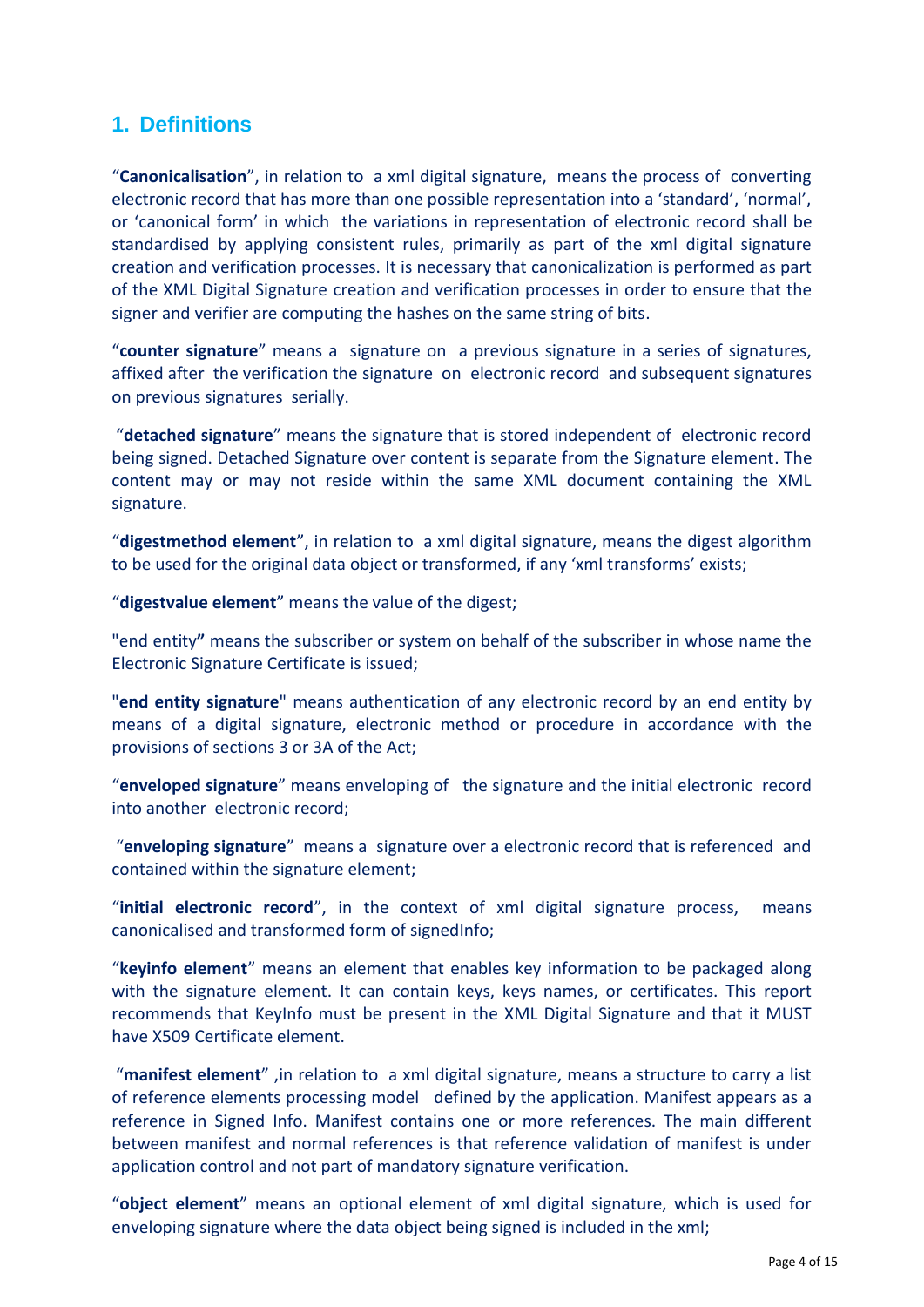"**parallel signatures**" means one or more independent signature over the same electronic record in which the ordering of the signatures is not important;

"**reference element**" ,in relation to a xml digital signature, means an element that carries a references to data objects, an optional list of transforms to be applied prior to digest (xml transforms), digestmethod and digestvalue value of referenced data objects. It has the following child elements: Transforms, Digest Method, Digest Value

"**signedinfo**" ,in relation to a xml digital signature, means an element that contains a set of information to be signed for creating an xml signature, where it shall contains references to the data object that includes the canonicalisation and signature algorithms. Signed info element has the following child elements: Canonicalization Method, Signature Method, and Reference.

"**signature**" means digital signature or xml digital signature;

"**signaturevalue**" means an element that the actual value of the digital signature;

"**signaturemethod** " means an element that contains the algorithm used for signature generation and this algorithm identifies all cryptographic functions involved in the signature generation;

"**signatureproperties**" means an element that provides a way to carry additional information about the signature, such as a time stamp or any other information which are defined by application;

"**xml**" means Extensible Markup Language that provides a standard methodology with formal syntax to identify elements of information, describe the structure of data and also to store data in an independent manner , shall have the following properties,—

- (i) with xml, content and presentation are separate;
- (ii) the structure of xml data in a particular context is described using either xml schema or a document type definition;
- (iii) xml schema or a document type definition are stored separately from the xml document itself and can be used to validate a given xml document for conformance;

"**xml digital signature element**" means an element that defined by standard xml schema for capturing the result of a digital signature operation applied to arbitrary data in xml format , shall satisfy the following,—

- (i) xml digital signature element shall exist as a standalone document or envelop the data object that it signs;
- (ii) xml digital signature element shall have signedinfo, signaturevalue, keyinfo, object and has id attribute of type child elements in order in which they appear;

**"xml digital signature**" means the digital signature on xml electronic record;

"**xml document**" means a document with xml logical and physical structure that is used to carry data elements, composed of declarations, elements, comments, character references, and processing instructions and a physical structure composed of entities, starting with the root, or document entity;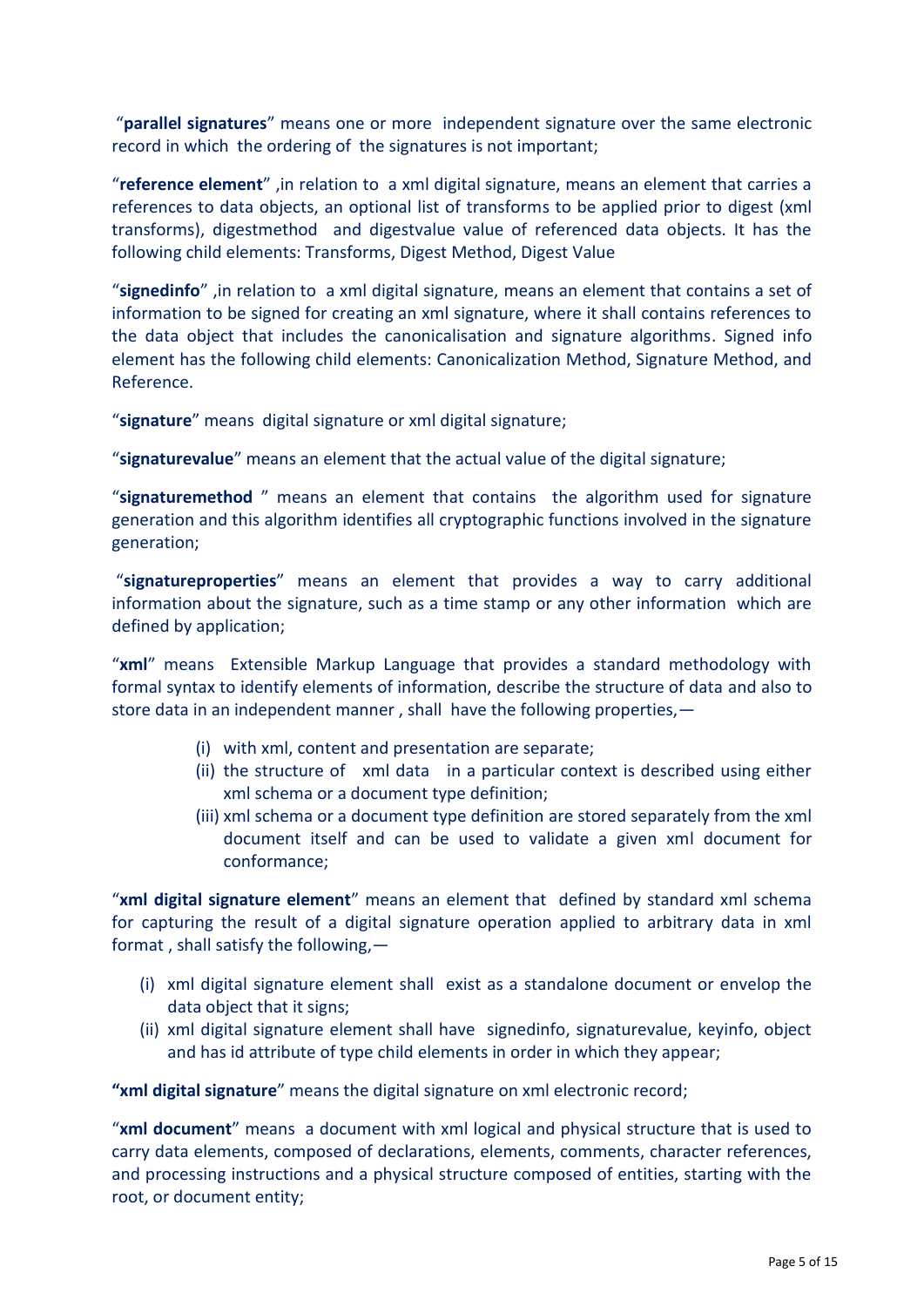"**xml schema**" means a set of pre-defined or user defined keywords and their attributes arranged in a structured manner, shall satisfy the following,—

- (i) should be used for a particular purpose where as a schema describes the structure of an xml document and provides specification of element names that indicates which elements are allowed in an xml document, and in what combinations; and
- (ii) should provide extended functionality such as data types, inheritance, and presentation rules and default values for attributes;

**"xml transform**" means an element that specify an optional ordered list of processing steps applied to the data objects before it was digested where the transforms include canonicalization, encoding or decoding, extensible style sheet language transformations , xpath filtering, and xml schema validation;

"**xml namespace**" means a uniform resource identifier (uri) reference where the mechanisms described in the specification are used in xml documents as element types and attribute names and also to use various xml vocabularies without having name collision. XML Namespace is identified by a URI reference using the mechanisms described in the specification RFC3986.

## <span id="page-5-0"></span>**2. XML Signature Profile**

HTML was developed as a markup language to ensure that web browsers can use it to translate and compose text, images and other data into visual or audible web pages for web users. However, with the growth of internet and World Wide Web (WWW), basic and elementary functions provided by HTML were not sufficient, and necessity of a markup language was realized, that not only meets specific functionality requirements of web-based communication, but also provides interoperability for different web server and web browser interaction.

This led to introduction of Extensible Markup Language (XML), a universal standard that provides a structure for other independent markup languages to be built from and still allow for interoperability between different web based applications and platforms. However, XML should not be technically considered as successor to HTML, as XML is mainly intended for structuring data between different platforms and applications over the World Wide Web. XML still executes the job of carrying data whereas HTML ensures designing of data, and how a given data needs to be represented. The concept of structuring of data evolved as structuring would allow data to be easily read, exchanged, and acted upon by receiving entities across any browser or web servers.

Alike any other data, XML also needs to be authenticated or signed to ensure trustworthiness. This has led to the conceptualization of XML signatures, which holds few advantages over traditional DSCs, viz-a-viz its ability to sign certain or specific data or portions of a document rather than the whole document.

With growing use of XML data, the recommended XML Signature Profile will be effective in allowing various web-based platforms to ensure that authenticated data is exchanged in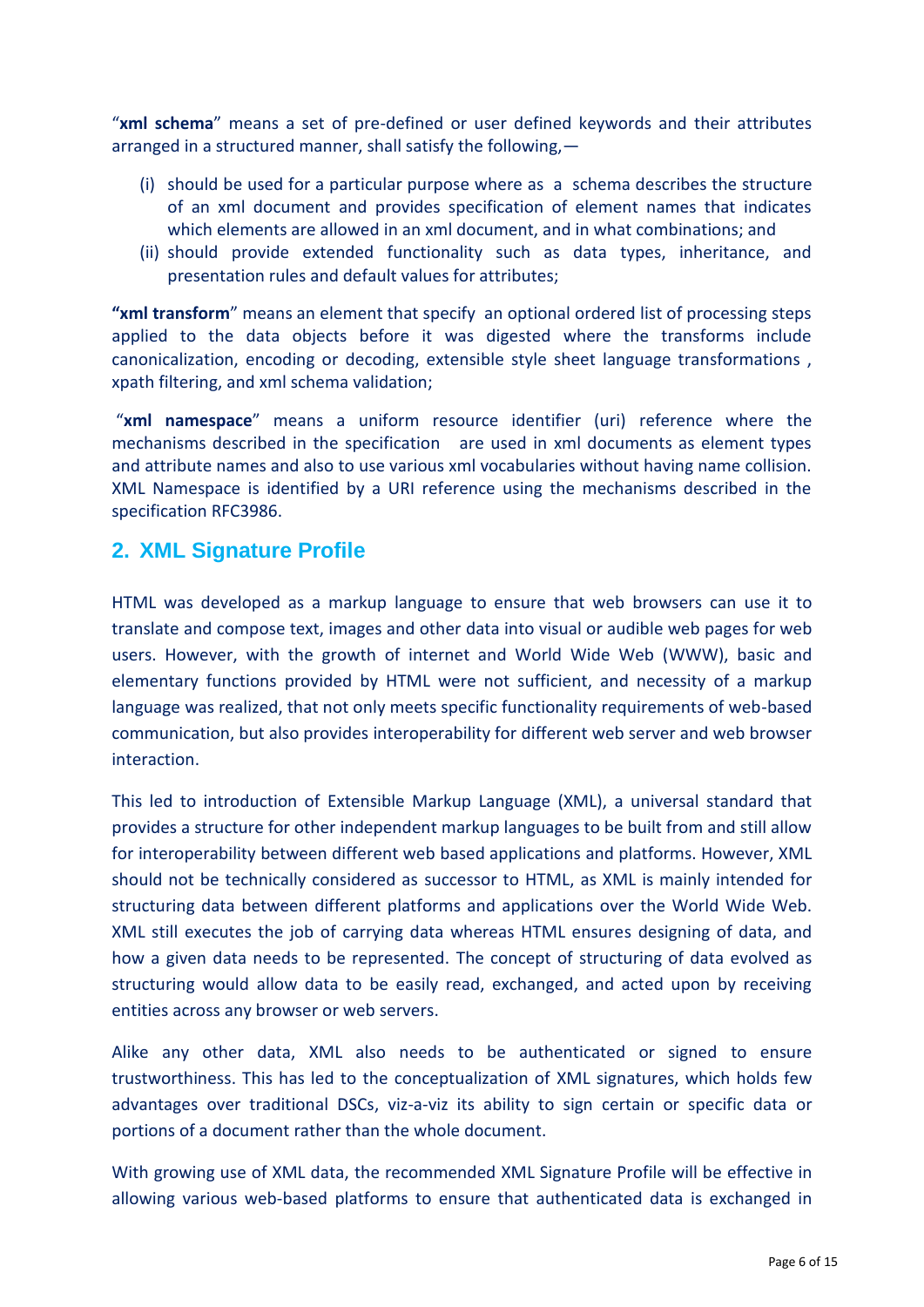XML format. XML signature mainly consists of reference hashes, details of signer (public key, signing certificate etc.) and digital signature.

Similar to other digital signatures, XML signatures also rely on the basic step mentioned below:

- (i) Data is transformed into a message digest via a reliable algorithm
- (ii) Message digest is then signed and sent to specified recipient
- (iii) Receiver uses the data, signature, and the public key to verify digital signatures



</Keyinfo>) (<Object ID?>)\* </Signature>

**Figure 2 – Basic XML Signature Profile**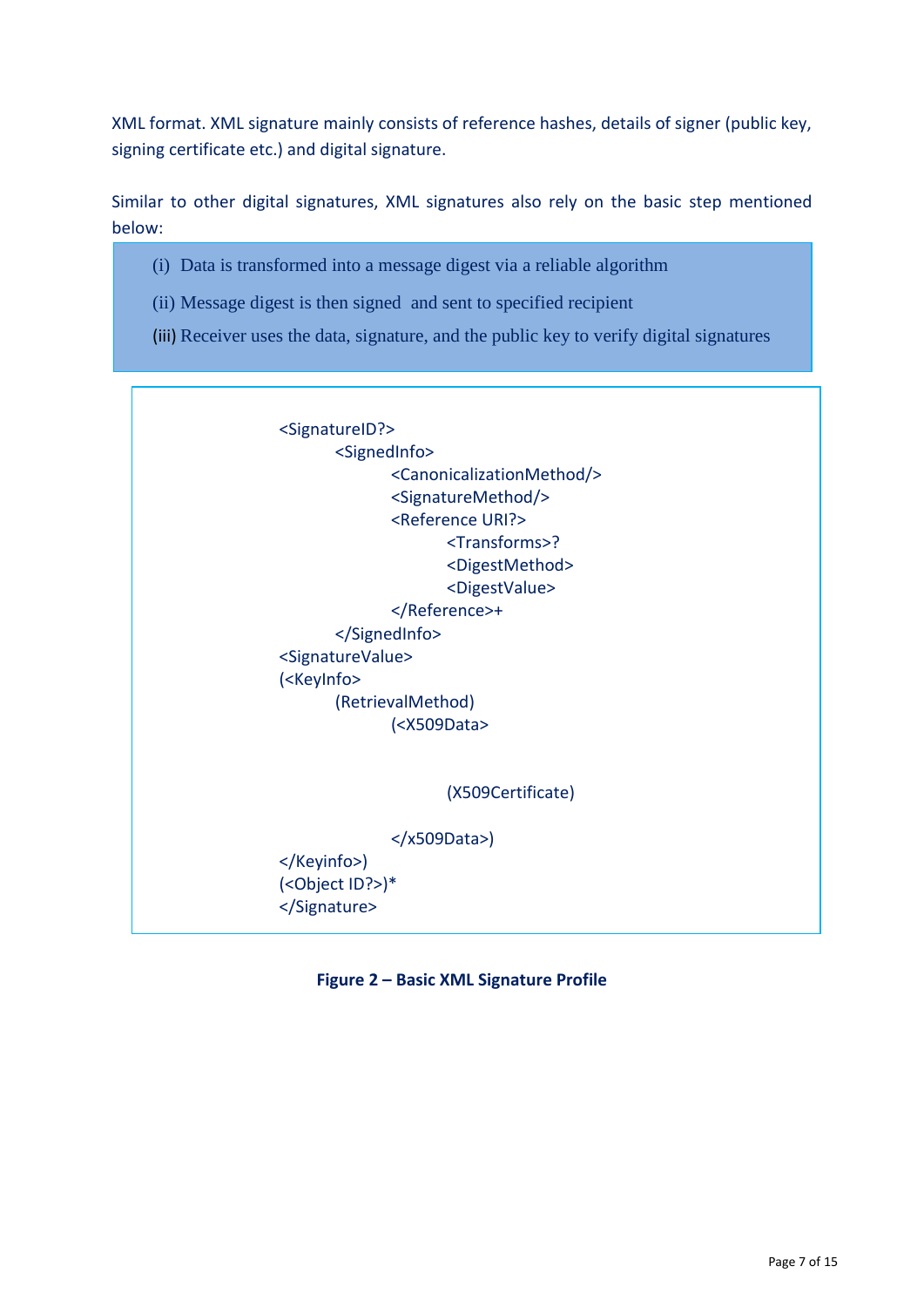Below table provides description of the elements / attributes used in the XML Signature syntax:

| #   | <b>XML Signature Element</b> | M/O          | <b>Description</b>                                                                                                                                                                                                                                                                                                                |
|-----|------------------------------|--------------|-----------------------------------------------------------------------------------------------------------------------------------------------------------------------------------------------------------------------------------------------------------------------------------------------------------------------------------|
| 1.  | Signature ID                 | M            | Main element of XML Digital Signature. It can exist as<br>$\bullet$<br>a standalone XML document, or can envelop the<br>data object that it signs                                                                                                                                                                                 |
| 2.  | SignedInfo                   | M            | Contains set of information to be signed for creating<br>$\bullet$<br>an XML signature;<br>Contains references to the data object and includes<br>$\bullet$<br>the canonicalization and signature algorithms                                                                                                                      |
| 3.  | CanonicalizationMethod       | M            | Procedure for converting data, that has more than<br>$\bullet$<br>one possible representation, into a standard, normal,<br>or canonical form                                                                                                                                                                                      |
| 4.  | SignatureMethod              | M            | Specifies one attribute algorithm used for signature<br>$\bullet$<br>generation which will identify all cryptographic<br>functions involved in the signature generation.                                                                                                                                                          |
| 5.  | <b>Reference URI</b>         | $\mathsf{O}$ | Identifier<br>Uniform<br>Resource<br>(URI)<br>pointer<br>$\bullet$<br>to<br>resource. There is one or more of URI in a SignedInfo                                                                                                                                                                                                 |
| 6.  | <b>Transforms</b>            | $\mathsf{O}$ | Optional list of processing steps applied to the<br>$\bullet$<br>resource's content before it was digested;<br><b>Transforms</b><br>include<br>can<br>operations<br>such<br>as<br>$\bullet$<br>encoding/decoding<br>(including<br>canonicalization,<br>compression/inflation), XSLT, XPath, XML schema<br>validation or XInclude. |
| 7.  | DigestMethod                 | M            | Specifies digest algorithm to be used for hashing the<br>$\bullet$<br>resource referenced by the URI.                                                                                                                                                                                                                             |
| 8.  | <b>DigestValue</b>           | M            | Contains value of the message digest of the resource<br>$\bullet$                                                                                                                                                                                                                                                                 |
| 9.  | SignatureValue               | M            | Contains the actual value of the digital signature;<br>$\bullet$                                                                                                                                                                                                                                                                  |
| 10. | KeyInfo                      | M            | Enables key information to be packaged along with<br>$\bullet$<br>signature;<br>Mandatory field and must be present in the XML<br>$\bullet$<br>Digital Signature and shall have X509 Certificate<br>element                                                                                                                       |
| 11. | X509Data                     | M            | within KeyInfo contains one or more identifiers of<br>keys or X509 certificates*                                                                                                                                                                                                                                                  |
| 12. | X509Certificate              | M            | Contains a base64-encoded[X509v3] certificate*<br>$\bullet$                                                                                                                                                                                                                                                                       |
| 13. | Object ID                    | $\mathsf{O}$ | Optional element that may occur one or more times<br>$\bullet$<br>may contain any data;<br>May include optional MIME type, ID, and encoding<br>attributes*                                                                                                                                                                        |

## **Figure 3 – Signature Description**

#### \*Abstracted from RFC 3275

Below table provides the recommended value and specification for each of the XML attribute: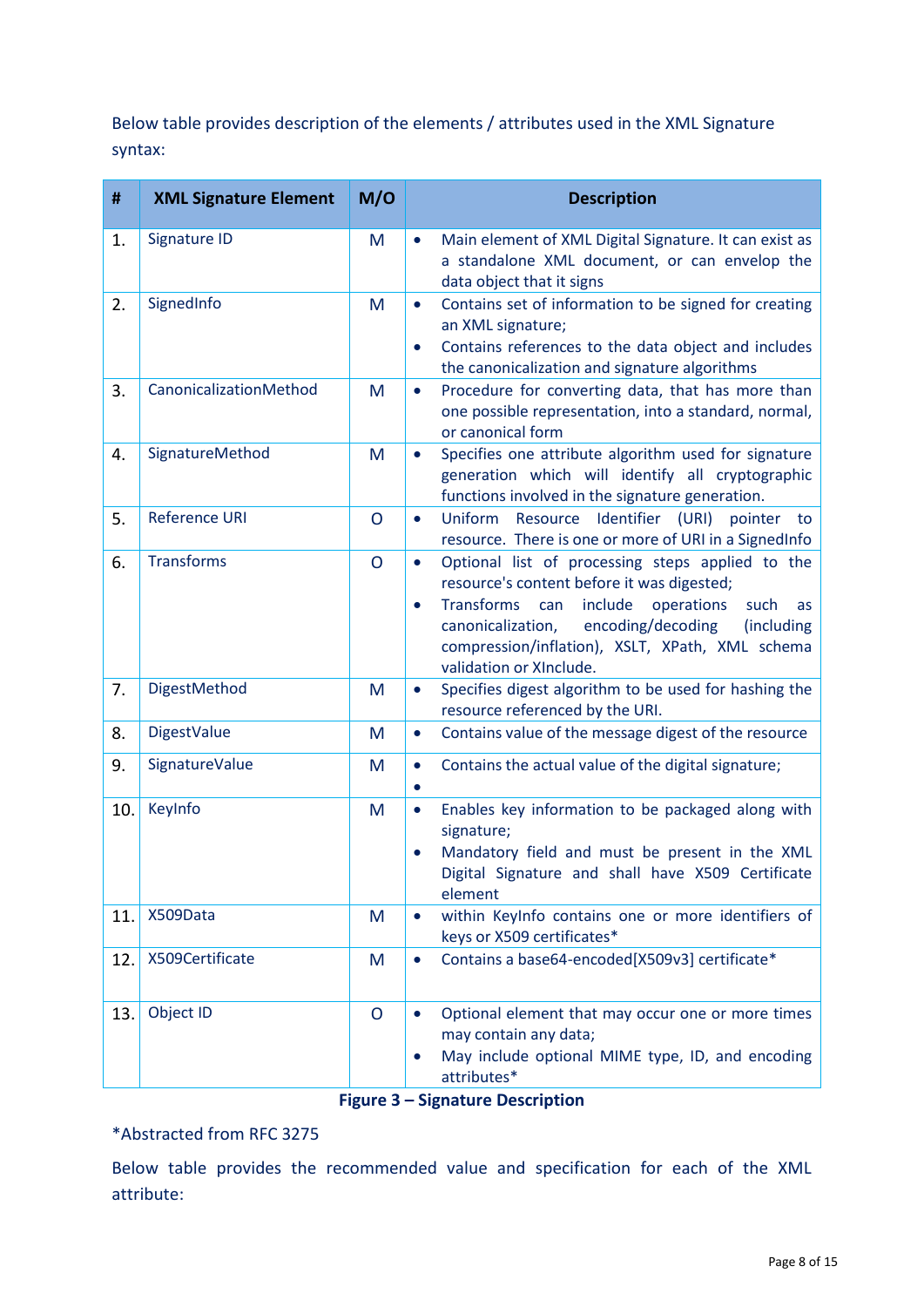| #   | <b>XML Attribute</b>                            | <b>Value and Standard Specification</b>                                                                                                                                                                                                                                                                                                                                                                                                                                                                                                                                                                                                                                  |  |  |
|-----|-------------------------------------------------|--------------------------------------------------------------------------------------------------------------------------------------------------------------------------------------------------------------------------------------------------------------------------------------------------------------------------------------------------------------------------------------------------------------------------------------------------------------------------------------------------------------------------------------------------------------------------------------------------------------------------------------------------------------------------|--|--|
| 1.  | <b>XML Digital</b><br><b>Signature Standard</b> | RFC 3275 with the following constraint<br>Manifest is not permitted inside Object,<br>i.<br>KeyInfo containing X509Certificate element is mandatory.<br>ii.<br>Reference<br>Processing<br>iii. The<br>shall<br>use<br>the<br>Exclusive<br>Canonicalization (without comments) in addition to other<br>transforms.<br>iv. For XML resource, XSLT shall be the last transform done to<br>enable the rendering of the document on screen.<br>For rendering of document on the screen<br>v.<br>vi. Each referenced XML resource shall be implemented using<br>XSLT.<br>vii. Each non XML resource shall be implemented using Mime Type<br>attribute mentioned in the object. |  |  |
| 2.  | <b>XML Namespace</b>                            | <b>RFC 3986</b>                                                                                                                                                                                                                                                                                                                                                                                                                                                                                                                                                                                                                                                          |  |  |
| 3.  | Signature encoding                              | <b>UTF-8 RFC 3629</b>                                                                                                                                                                                                                                                                                                                                                                                                                                                                                                                                                                                                                                                    |  |  |
| 4.  | <b>Signature Value</b><br>Encoding              | Base64 RFC 4648                                                                                                                                                                                                                                                                                                                                                                                                                                                                                                                                                                                                                                                          |  |  |
| 5.  | Reference element<br><b>Digest</b>              | SHA256 FIPS 180-4                                                                                                                                                                                                                                                                                                                                                                                                                                                                                                                                                                                                                                                        |  |  |
| 6.  | <b>Signature Algorithm</b>                      | SHA256withRSA PKCS-1 Version 1.5                                                                                                                                                                                                                                                                                                                                                                                                                                                                                                                                                                                                                                         |  |  |
| 7.  | Signature block<br>Canonicalization             | Exclusive (without comments), XML-EXC-C14N, RFC 3741.<br>For Canonical XML:<br>Canonical XML 1.0 (omits<br>i.<br>comments)http://www.w3.org/TR/2001/REC-xml-c14n-<br>20010315<br>Canonical XML 1.1 (omits comments)<br>ii.<br>http://www.w3.org/2006/12/xml-c14n11                                                                                                                                                                                                                                                                                                                                                                                                       |  |  |
| 8.  | <b>Transform Algorithms</b>                     | Exclusive (without comments), XML-EXC-C14N, RFC 3741<br><b>For Canonical XML:</b><br>1. Canonical XML 1.0 (omits comments)<br>http://www.w3.org/TR/2001/REC-xml-c14n-20010315<br>2. Canonical XML 1.1 (omits comments)<br>http://www.w3.org/2006/12/xml-c14n11<br>XSLT-XSL Transforms (XSLT) Version 1.0. W3C<br>http://www.w3.org/TR/1999/REC-xslt-19991116<br>$XPath - RFC 3653$                                                                                                                                                                                                                                                                                       |  |  |
| 9.  | <b>Signature Type</b>                           | Enveloped or enveloping or detached (internally or externally as<br>defined in section 2.3.2)                                                                                                                                                                                                                                                                                                                                                                                                                                                                                                                                                                            |  |  |
| 10. | <b>Digital Signature</b><br>Certificate         | (DER) X.509 V3 issued as per interoperability guidelines                                                                                                                                                                                                                                                                                                                                                                                                                                                                                                                                                                                                                 |  |  |
| 11. | <b>Public Key Algorithms</b>                    | RSA PKCS-1 Version 1.5                                                                                                                                                                                                                                                                                                                                                                                                                                                                                                                                                                                                                                                   |  |  |

**Figure 4 – Signature Attributes**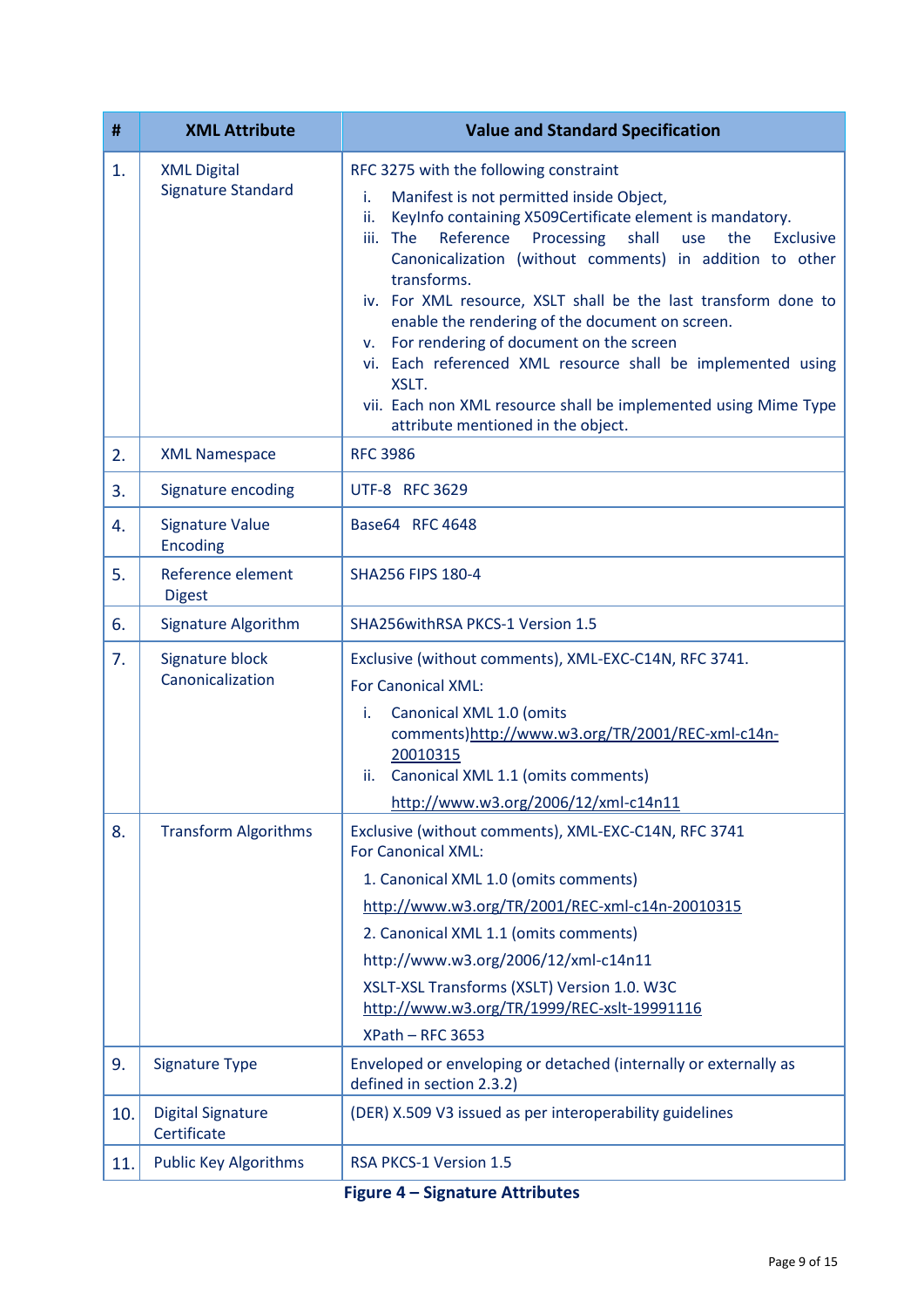The functioning of XML signature is based on inclusion of syntax references for digital signing. This functionality in XML allows for attached, detached, parallel and counter profiles. The difference between the attached detached, parallel and counter signature profiles is based on the relation of parent, child and sibling to the signed XML document / data.

## <span id="page-9-0"></span>**2.1 Attached Signature**

There are two methods of attaching a signature with the XML signed data. The attached signature profile for XML includes below two formats:

- (i) Attached Enveloped Signature format and,
- (ii) Attached Enveloping Signature format

#### **Attached Enveloped Signature:**

In Enveloping signature format, signed data is embedded within the XML signature (i.e., signed data is considered a child element). Therefore, in the attached enveloping signature profile, <Signature> element is created as a root element and the XML data is inserted into it.

In the below example, <XML document> appears under the <Signature> root element:

```
<Signature>
      <XML data object>
                     A…B…C…D…
                     …D…C…B…A
      </XML data object>
</Signature>
```
#### **Figure 5 – Attached Enveloped Signature**

#### **Attached Enveloping Signature:**

In Enveloped signature Format, XML signature is embedded within the XML data object which is to be signed (i.e. signature is considered as child element of the document). Therefore, in the attached enveloped signature profile, <Signature> element is to be created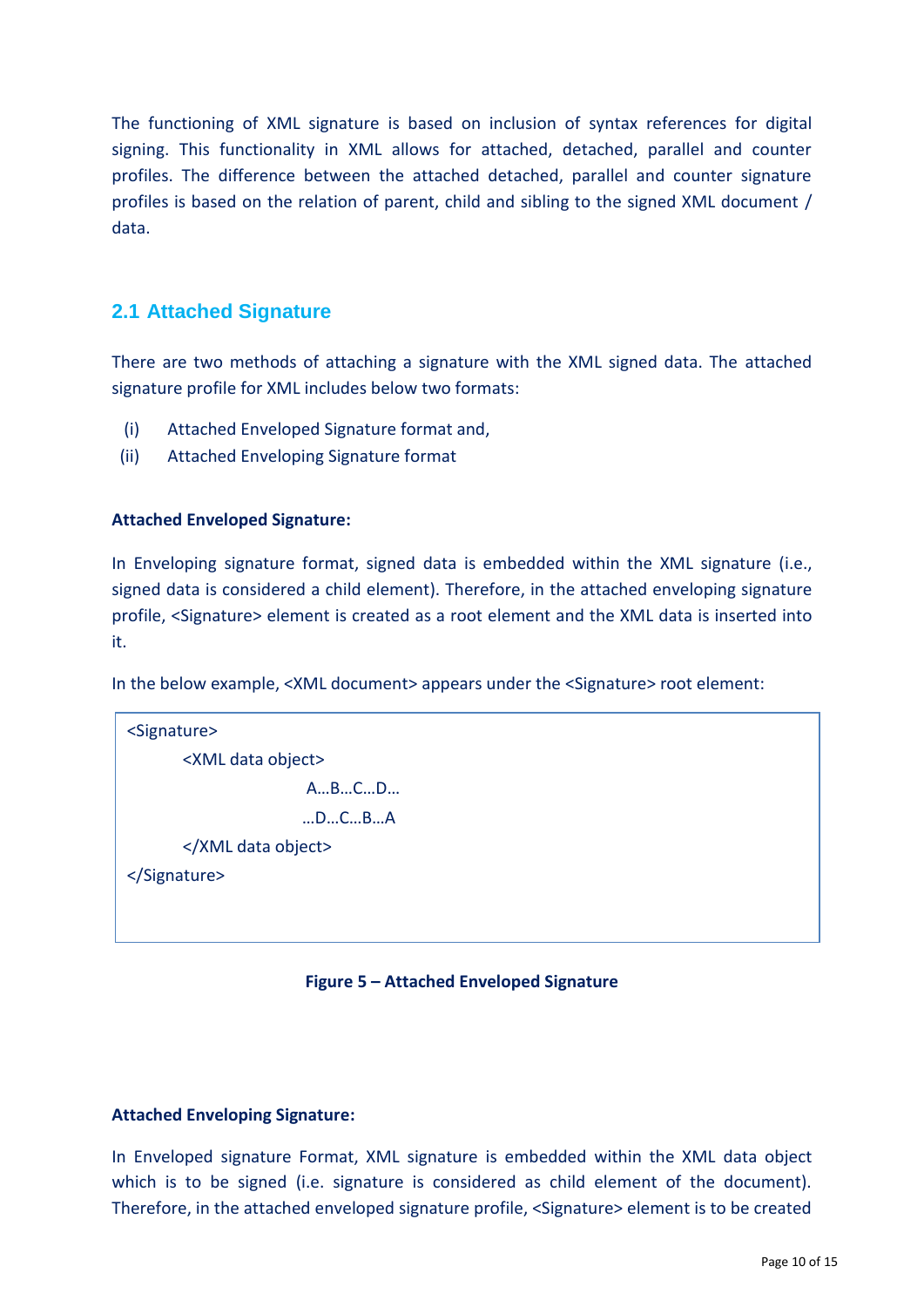as a child element into the XML data object. In the below example, <Signature> appears under the <XML data object>:

<XML data object> <Signature> </Signature> </XML data object>

#### **Figure 6 – Attached Enveloping Signature**

## <span id="page-10-0"></span>**2.2 Detached Signature Profile**

In Detached XML signature Profile, XML signature is not attached to the signed XML data i.e. it is neither enveloping nor enveloped attached to the data object. This signature profile can be used when it is undesirable or impractical to physically merge the XML signature with the XML data which is to be signed.

In Detached signature profile, XML signature and data are maintained in separate files or in the same XML file, but as sibling elements. The XML signature is maintained over a content which is external to the signature element, or to be identified or referred via a URI or transform. The reference URI should be accessible by both the signer and verifier.

The Detached signature profile for XML will include below two formats:

- (i) Internally Detached XML Signature Format and,
- (ii) Externally Detached XML Signature Format

#### **Internally Detached XML Signature:**

In Internally Detached XML Signature Format, the signature and the data object being signed can co-exist in the same XML file, and signature can include URI references to the signed data object within the same file as sibling items.

```
<Signature>
       <SignedInfo>
                ……….. 
       <Reference URI="#XYZ">
                ……….. 
       </SignedInfo>
</Signature>
       <Data object>
               <XYZ Id="xyz1">
                    ………..
                    ………..
               </XYZ>
       </Data object>
```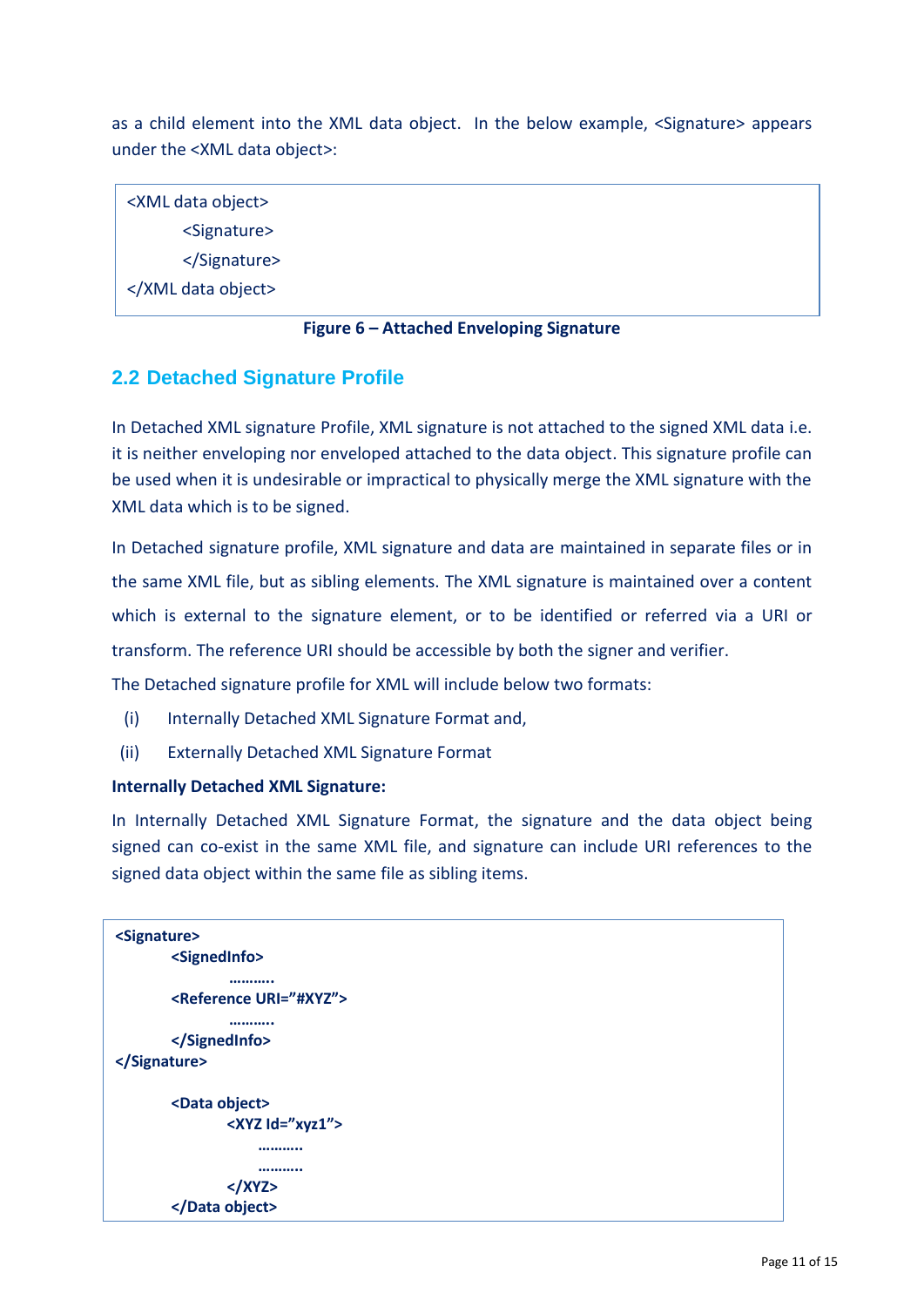#### **Figure 7 – Internally Detached Signature**

As illustrated in figure 7, <Signature> is present in the same XML file and refers to the <Data object> through a reference URI. Both, <Signature> and <Data Object> are present in the same XML file.

#### **Externally Detached XML Signature:**

In Externally Detached XML Signature Format, the signature and the signed data object will not co-exist in the same XML file or document, and can include reference URI towards an external file.

In the below example, reference URI is a web-based URL - 'http://samplereferencewebsite.com/data.xml' which is an external entity and detached from the signed document object.



**Figure 8 – Externally Detached Signature** 

This fundamental principle of internally detached profile may raise disarray with the other two formats of attached Signature profile; as in enveloping and enveloped profiles, XML signature and the XML data being signed also remain in the same XML file or document. However, the significant difference with the internally detached signature profile will be that there is no parent-child relationship between the XML signature and the XML signed data.

## <span id="page-11-0"></span>**2.3 Counter Signature Profile**

Counter Signature Profile includes signing of a previously signed data or document for authenticating the identity of the previous signature/s. In various government related and commercial activities, where counter authentication is required over a data, countersigning is considered as one of the legal mandates. Counter signature is the authoritative signature marked on a document and is exercised to establish or verify the identity of the previous signer/s. There may be single or multiple previous signatures that may be countersigned. In other words, counter signature can be recursive, i.e., can have multiple layers, with each layer attesting to the validity of the previous layers.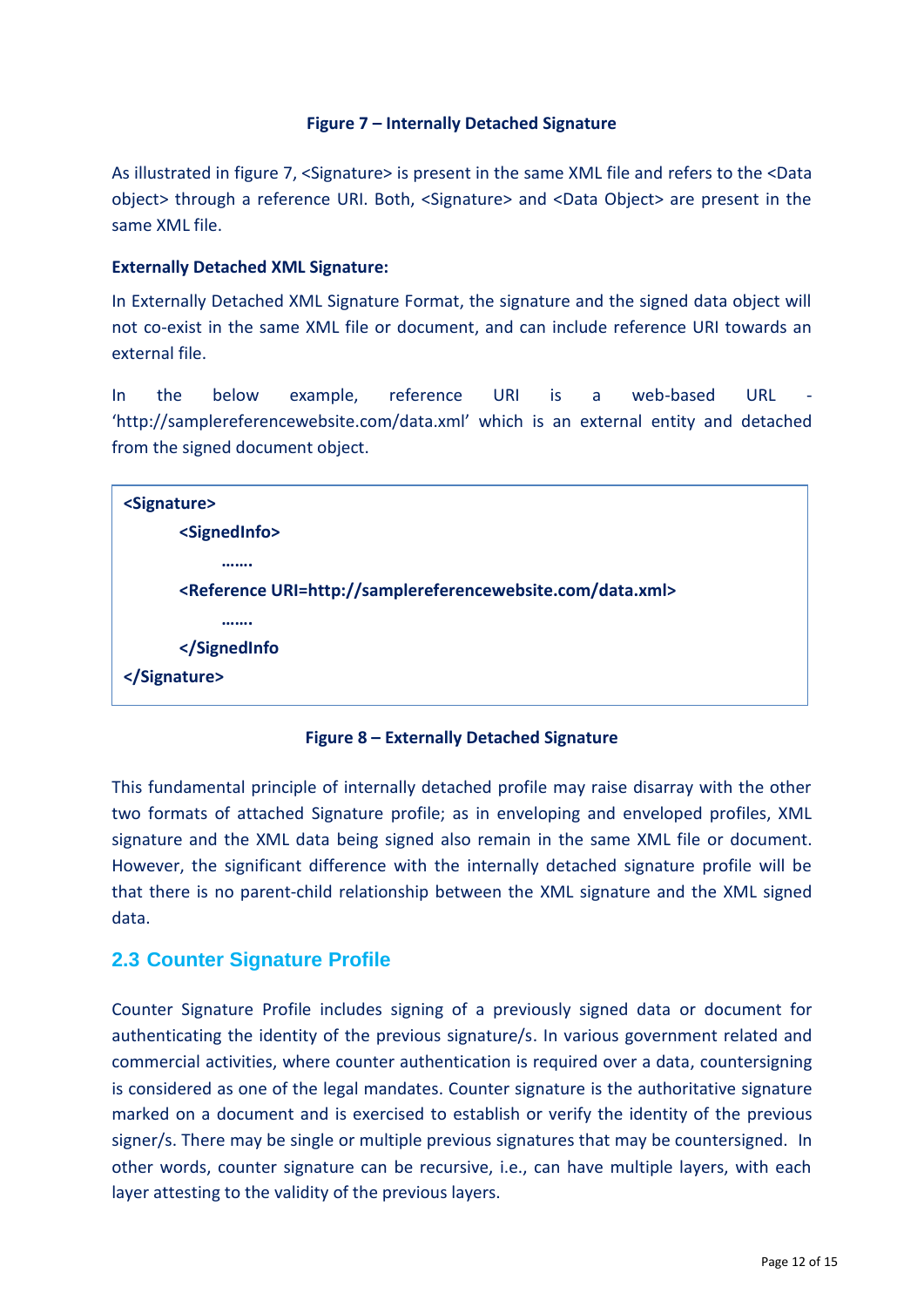Counter Signature in a XML document should be asserted through attached enveloping signature. As counter signature is applied to attest a previous signature on the XML data, therefore, the signed XML data should be wrapped with the previous XML signature/s using the attached enveloping signature profile technique, and then counter signature should be applied to the object (signed XML data and the previous signature/s).

In section [2.1,](#page-9-0) Attached Enveloping Signature has been explained. In attached enveloping signature profile, signature element is the root element and the XML data to be signed is a child element. Therefore, the concerned XML data is encapsulated within the signature.

In Counter Signature Prolife, the previous XML signature/s and the XML data, on which the signature has been applied, will exist as an object that will be counter signed.

The previous signer/s can sign the data in any of the attached (enveloped or enveloping) or detached (internally or externally) format. But, to ensure that the previous signature/s , acts as the child element to the counter signature, the previous signature/s should be encapsulated with the signed data so that it formulates as an object to which counter signature will be applied along with the data.

This is illustrated in the below diagram where a previously signed XML data and the signature are together considered as child element for counter signing:



**Figure 9 – Counter Signature** 

## <span id="page-12-0"></span>**2.4 Parallel Signature Profile**

Parallel signing includes two or more signatures on XML data. The difference between countersigning and parallel signing is that counter signature is done to verify or confirm the the previous signature/s. Counter signature is used to provide additional authority for a signature, or signal approval for another user's approval. However, parallel signing are multiple signatures required over a given data, and none of the signature is superior to the other, but their level of authority is treated as equal and they all sign the same data.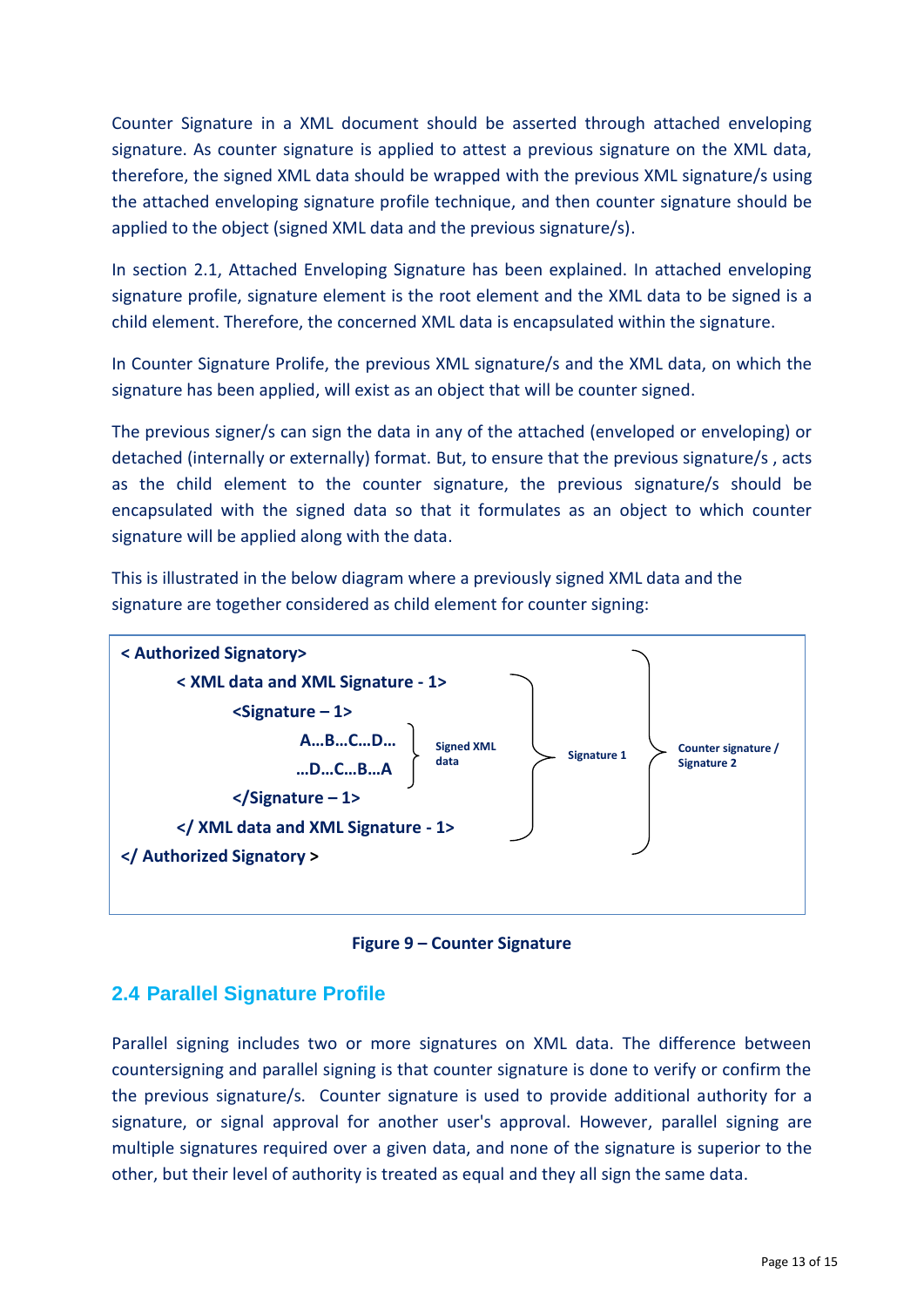Parallel signing in XML should be done though the concept of detached signature. Ideally, it should be preferred that signatures should be internally detached, where the signatures and the object data which needs to be signed exists in the same XML file.

The internally detached is prescribed for parallel signing so that none of the signatures encapsulates or is encapsulated by the object (to be signed), but each signature includes the object as a signed reference. Figure  $-10$  illustrates the prescribed parallel signing profile, where two entities 'Signer1'and 'Signer2' sign the object 'agreement'.

There may be scenarios, which may imply application of both parallel and counter signing on a certain XML data. For example, counter sign may be required over a set of 3 parallel signatures. With the Parallel Signature Profile and Counter Signature Profile discussed in the respective sections, internally detached signature can be used for parallel signing and all the three parallel signatures can be counter signed by enveloping all the three parallel signatures with the XML data using attached enveloping signature technique.

| <data object=""><br/><agreement id="">"agreement1"</agreement><br/><name>Agreement1</name><br/><price>10000000</price><br/></data>                            |  |
|---------------------------------------------------------------------------------------------------------------------------------------------------------------|--|
| <signature><br/><signedinfo><br/><reference uri="#XYZ"> Signature 1: this is signed by Signer1 with Ref URI="agreement1"</reference></signedinfo></signature> |  |
| <br>                                                                                                                                                          |  |
| <signature><br/><signedinfo></signedinfo></signature>                                                                                                         |  |
| <reference uri="#XYZ"> Signature 2: this is signed by Signer1 with Ref URI="agreement1"<br/><br/></reference>                                                 |  |
|                                                                                                                                                               |  |

**Figure 10 – Parallel Signature Format** 

# <span id="page-13-0"></span>**3. Other stipulation like encoding and format for interoperability**

No additional stipulations on encoding and format except for those listed in the ASN.1.